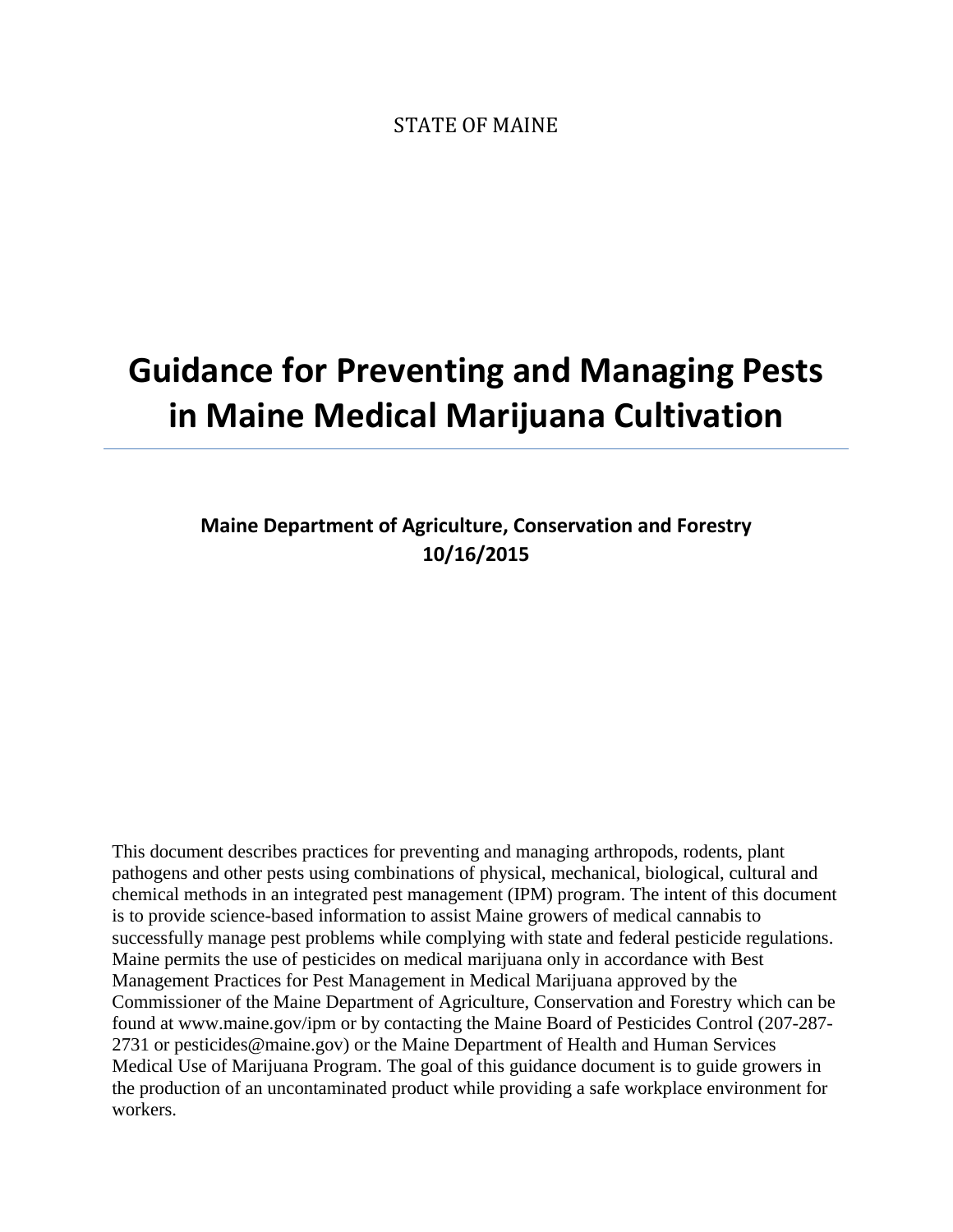## **Guidance for Preventing and Managing Pests in Maine Medical Marijuana Cultivation**

## **What is the Purpose of this Guide?**

This document is intended to provide additional guidance to growers of medical marijuana to support compliance with Maine's pesticide regulations. In accordance with Maine regulations, pesticides may only be used in the cultivation of medical marijuana in accordance to Best Management Practices for Pest Management in Medical Marijuana approved by the Commissioner of the Maine Department of Agriculture, Conservation and Forestry, which can be found at www.maine.gov/ipm or by contacting the Maine Board of Pesticides Control (207-287- 2731 or pesticides@maine.gov) or the Maine Department of Health and Human Services Medical Use of Marijuana Program. This Guidance for Preventing and Managing Pests in Maine Medical Marijuana Cultivation is intended to support compliance with state and federal regulations while helping growers to prevent and manage pest-associated losses and minimize risks of product contamination.

These recommended practices are based on the principles of Integrated Pest Management (IPM). IPM is successfully used to minimize pest-caused damage in all crops and settings. IPM offers a menu of options. Each grower must select and adapt practices and methods that work best for their situation.

*Note: Throughout this document the term 'pest' refers to any living organism posing unacceptable levels of risk and includes but is not limited to insects, mites, plant pathogens, mold and mildew, weeds, birds, and animals. Furthermore, under Maine law, a pesticide is any substance or mixture of substances intended for preventing, destroying, repelling or mitigating any pest and includes disinfectants, insecticides, herbicides, fungicides, plant regulators, defoliants and plant desiccants.*

## **What is Integrated Pest Management?**

**Integrated pest management** (**IPM**) is an ecosystem-based strategy that focuses on long-term prevention of pests or their damage through a combination of techniques such as biological control, habitat manipulation, modification of cultural practices, and use of resistant varieties. The basic components of IPM are 1) accurate identification of pests and pest-caused damage, 2) pest prevention, 3) systematic pest monitoring, 4) reliance on combinations of biological, mechanical, cultural, or other pest prevention and mitigation methods to keep pests at or below acceptable levels, and 5) documentation and periodic review. Each of the pest prevention and pest management tactics listed in this document have been shown to be effective under certain conditions, however the specific set of tactics selected by a grower may vary depending on the pests encountered, cultivation systems used, economic factors and other conditions.

## **Step 1: Know Your Pests**

Can you tell the difference between a winged green peach aphid and a fungus gnat? Does it matter? Yes! Just as different cultivars of plants have different characteristics, different species of pests vary in their habits so different strategies may be needed to manage them and prevent their recurrence. Knowledge is power when it comes to managing pests.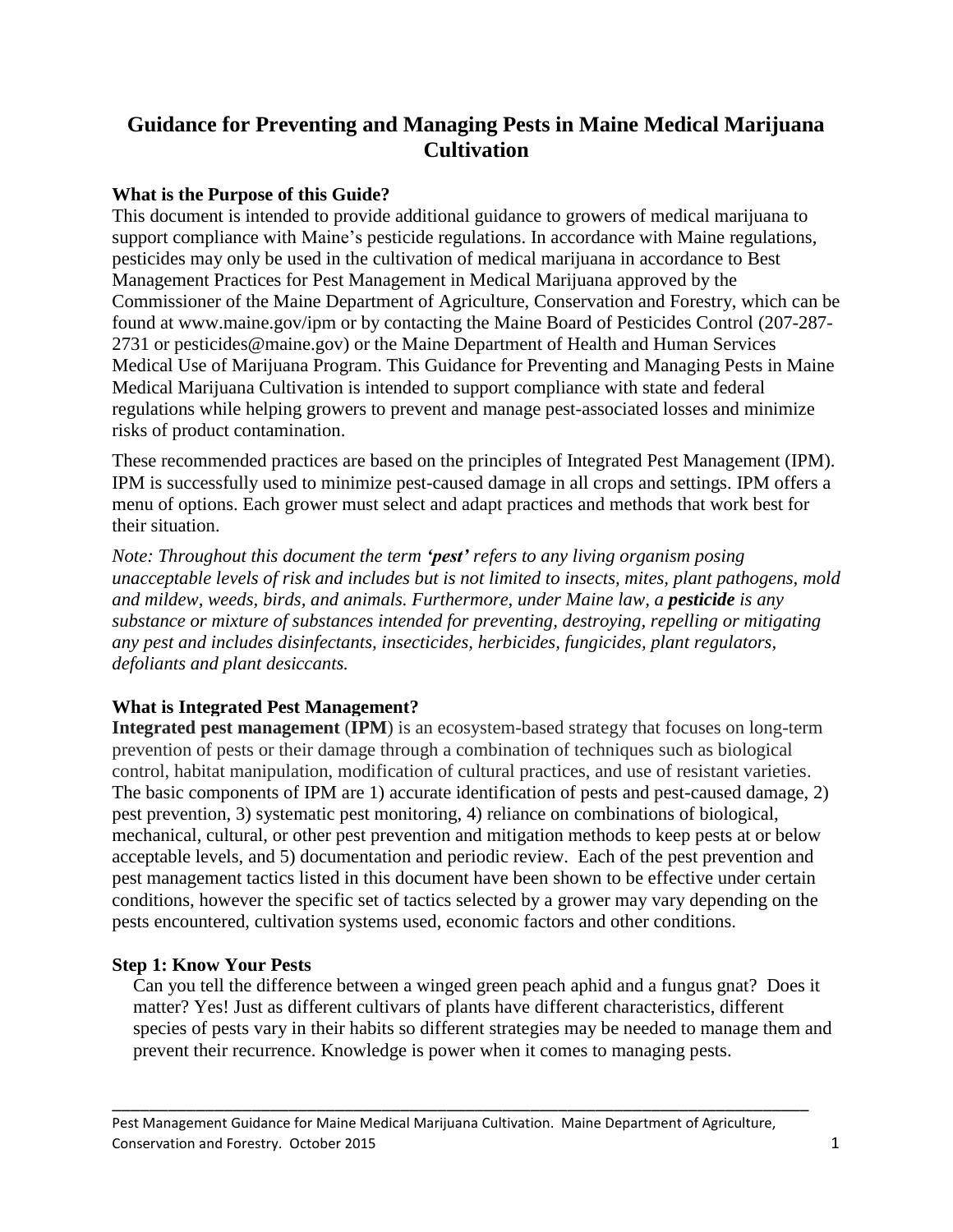- Use a good hand-lens to get up close and personal. Take a photo with a macro-lens, then enlarge it for a closer look.
- Learn to recognize common pests and their damage. Compare your pest with images and descriptions on trusted websites or in books to correctly identify insects, mites and plant diseases.

## **Step 2: Prevent Pests.**

Design and maintain facilities to prevent introduction and spread of pests while promoting good plant health and worker safety. Establish and utilize sanitation protocols to prevent the introduction and spread of arthropod pests and pathogens within the facility. Provide optimal growing conditions to promote healthy plant growth, encourage natural enemies and minimize pest-conducive conditions.

- Design and maintain facilities to provide good moisture control and drainage.
- Design and operate facilities to permit isolation and sanitation processes necessary to minimize the risks of introduction, establishment and spread of pests.
- Control weeds within and immediately surrounding the facility. Weeds provide harborage and food for pests and obstruct air movement.
- Keep cultivation and processing areas free of plant debris, empty pots, and unused equipment. Do not use cultivation areas for storage.
- Control mold, mildew and algae in cultivation and processing areas.
- Sterilize propagation tools before each cut by dipping them in disinfectant solution and rinsing with sterile water.
- Train workers in all appropriate biosafety protocols such as inspecting and brushing off clothing, disinfecting shoes and tools, and washing hands before entering or moving between different cultivation areas. Train workers to start in the cleanest, most pest-free plants or sites first, progressing to infested or less protected sites while working. Avoid moving from infested areas into uninfested areas.
- Provide facilities for workers to change into clean clothing before entering facility and to shower and change clothing at the end of their work day. Provide hair nets, hats, beard covers, or other effective hair restraints to workers to reduce risk of pests being transported into and within the facility.
- Place disinfectant mats at entrance to each cultivation and processing room or area. Alternatively provide workers with footwear or shoe-covers dedicated for use in each cultivation or processing area.
- Inspect any new plant material or equipment upon arrival to the facility after working in an infested section. Keep newly introduced plant material quarantined, with sufficient barriers to prevent spore and insect movement to cultivation area, for a period of time to ensure it is pest-free before moving it into a cultivation area. Remove any diseased foliage or plants promptly. Seal it in a plastic bag to prevent spreading disease inoculum while carrying it out and dispose in sealed container outside of the facility.
- Keep hose nozzles off the floor/ground.
- Disinfect all surfaces using a disinfectant labeled and registered for this use. Use disinfectants only in accordance with label requirements. (Note: all disinfectants are classified as pesticides).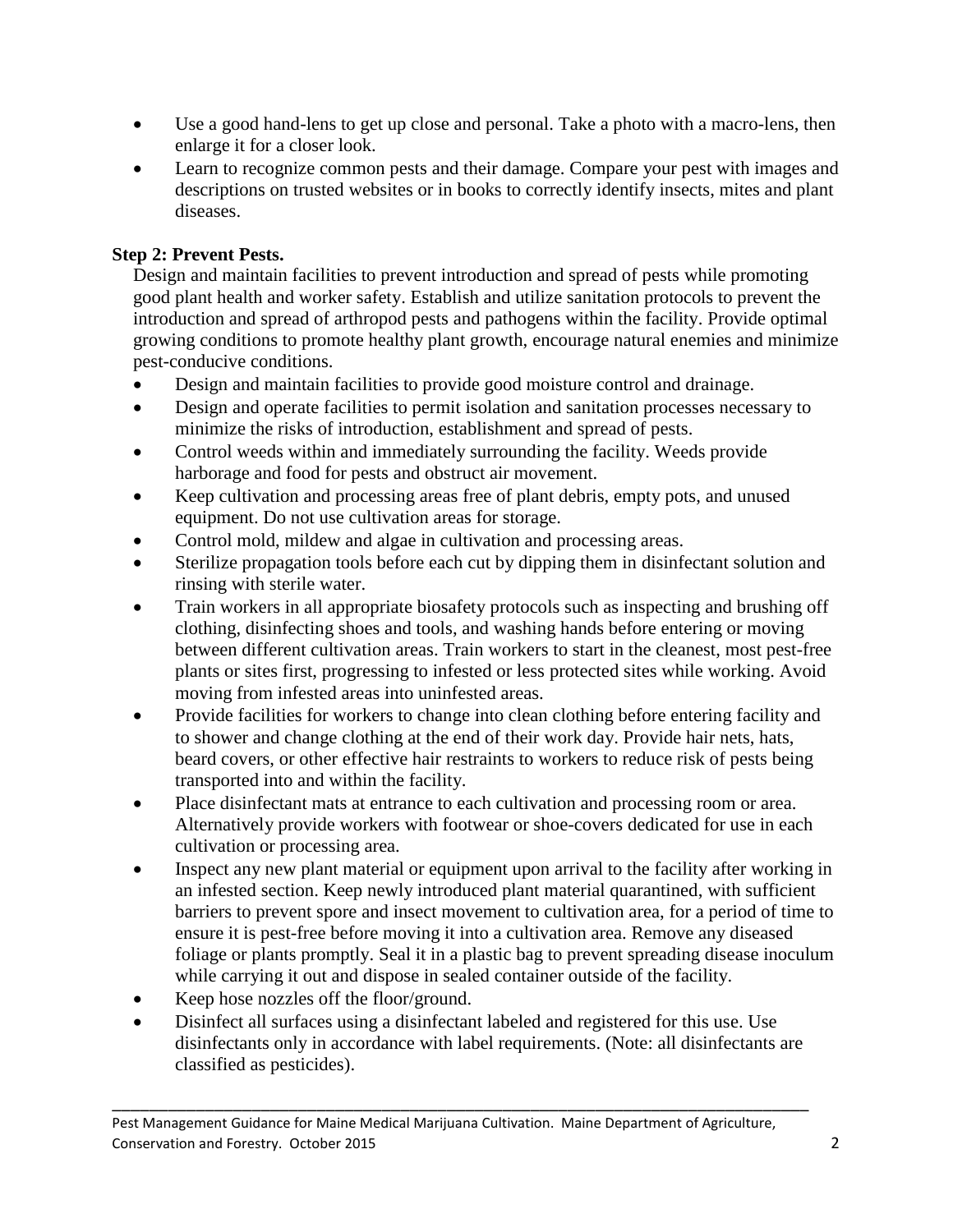- Avoid reusing growing media. Heat-sterilize any media which has been open or exposed to microbes or other pests. Keep growing media in sterile, sealed containers until used.
- Disinfect pots or other containers before use.
- Select pest-tolerant and disease-resistant cultivars if available.
- Provide adequate spacing around each plant to prevent them from touching one another to prevent pest movement among plants and to allow adequate air circulation. Prune foliage if needed to allow good air movement among plants and to prevent plants from touching one another.
- Avoid foliar applications of carbohydrate-based products such as molasses-based fertilizers, flavorings, leaf washes, leaf shines, and other products that can promote mold and mildew and adulterate the crop.
- Use tools, such as foliage or soil analysis, to determine an appropriate nutrient program. Use electrical conductivity (EC) meter to formulate and test nutrient solutions. Use EC readings or the "pour through" method to monitor salt levels in the growing medium.
- Test water source for presence of carbonates and other minerals that can interfere with maintaining proper pH.
- Maintain optimal moisture level in growing medium. Overwatering promotes insect pests and plant disease. Inspect and maintain irrigation equipment to ensure optimal delivery of water and nutrients. Water at the base of the plant taking care to avoid splashing and wetting foliage.
- In indoor facilities:
	- Operate ventilation, fans, heating/cooling and lighting systems to keep humidity, light and temperatures at optimal levels that support plant growth and natural enemies while discouraging pests. For pre-flowering plants, maintaining relative humidity at 50% or less reduces risk of plant diseases and spider mites while encouraging spider mite predators. Ventilate to minimize condensation and encourage air exchange, at sunset if possible.
	- Create positive airflow to direct air out of growing spaces, not into them.
	- Screen openings where possible. Seal all cracks and crevices to prevent entry by insects, mites, birds, rodents, or other animals. Seal all gaps around exterior doors with weather stripping, door sweeps, and/or properly adjusted thresholds.
	- Design growing spaces to allow them to be periodically emptied and thoroughly cleaned and disinfected between crops.
	- If growing in pots, install tables or benches made of material that allows air flow and which can be cleaned and disinfected, such as wire or mesh, to support pots above the floor.
	- Cover floors with material that can be cleaned and disinfected, permits drainage, and discourages weed and algae growth.
	- Keep floors, tables and benches, and other surfaces clean and dry. Eliminate standing water. Disinfect and repair irrigation systems.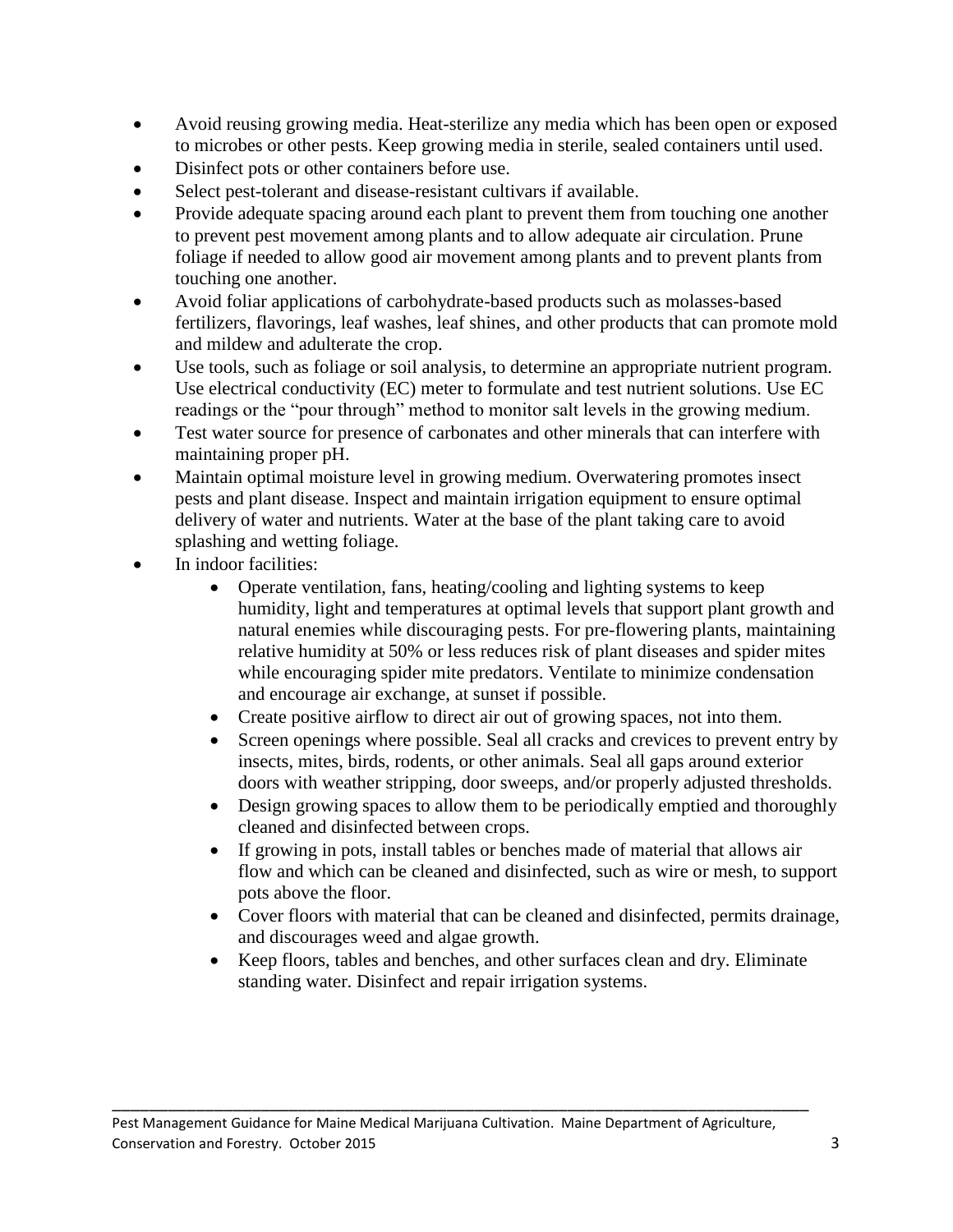## **Step 3: Systematically Monitor Pests and Plant Health**

Scouting, or methodically checking plants in each section of the facility on a regular basis, is a key element of IPM.

- Learn to identify common pests and beneficial organisms. Get an accurate identification of any new insect, mite, weed, disease or other organism encountered.
- Develop pest-monitoring protocol for each section of each facility.
- Thoroughly inspect plants at least weekly. Look for insects, mites, and diseases or signs of plant stress and/or damage such as off-color, thin or missing foliage, irregular growth, or holes or stippling on leaves. In a small crop, you can check every plant. In a large crop, walk through the crop in a zig-zag pattern, stopping to look closely at 5 randomly selected plants located in 5-10 representative locations throughout the facility. Pay special attention to plants that tend to get pests early (indicator plants) and those located closest to doorways and vents.
- Keep records of what you find. Count and record the numbers of each species of pest counted per trap or plant. Record the numbers of natural enemies, such as ladybugs, too. When you find something, record what, where, when, how many and any action taken. Record findings with a tablet, clipboard or camera.
- For indoor cultivation, monitor insects with sticky cards, check cards weekly, record numbers of each insect species found on cards and change when needed. Cards can be used to for early detection and location of pest 'hot spots' so that timely action can be taken to more closely inspect for and manage pests.
- Train employees in all pest prevention, detection, identification, monitoring and recordkeeping protocols.

## **Step 4: Use combinations of tactics to keep pests at or below damaging levels.**

Pest prevention and control methods can be grouped into biological, mechanical, cultural, or chemical methods. Using a diverse array of tactics provides the most effective, long-lasting defense against pests. Minimize or eliminate the use of pesticides to avoid pest resistance, protect natural enemies, safeguard workers, and ensure product quality.

- Use appropriate methods for weed control. Outdoors, control weeds within and immediately surrounding cultivation area by hoeing, hand-pulling, mulching, or other appropriate methods. For indoor operations, mow, burn, or hand-pull vegetation or install landscape fabric to keep vegetation 1-2 feet away from building exteriors. Indoors, hand-pull weeds or install weed barrier material.
- Consider biological methods (such as the use of beneficial organisms), cultural methods (such as controlling temperature and humidity to avoid and control pests), mechanical methods (such as pest traps, pruning, or hand removal of pests). If using natural enemies, purchase from reputable source, and release them using recommended rates, intervals and procedures.
- **See Important Note on Pesticides in text box below**. Pesticides should be used only in conjunction with non-chemical methods, when non-chemical methods have failed to keep pests below acceptable levels, and only used when and where needed. Use insecticides only against those pests for which effective natural enemies are not available. Ensure any pesticides used are compatible with natural enemies.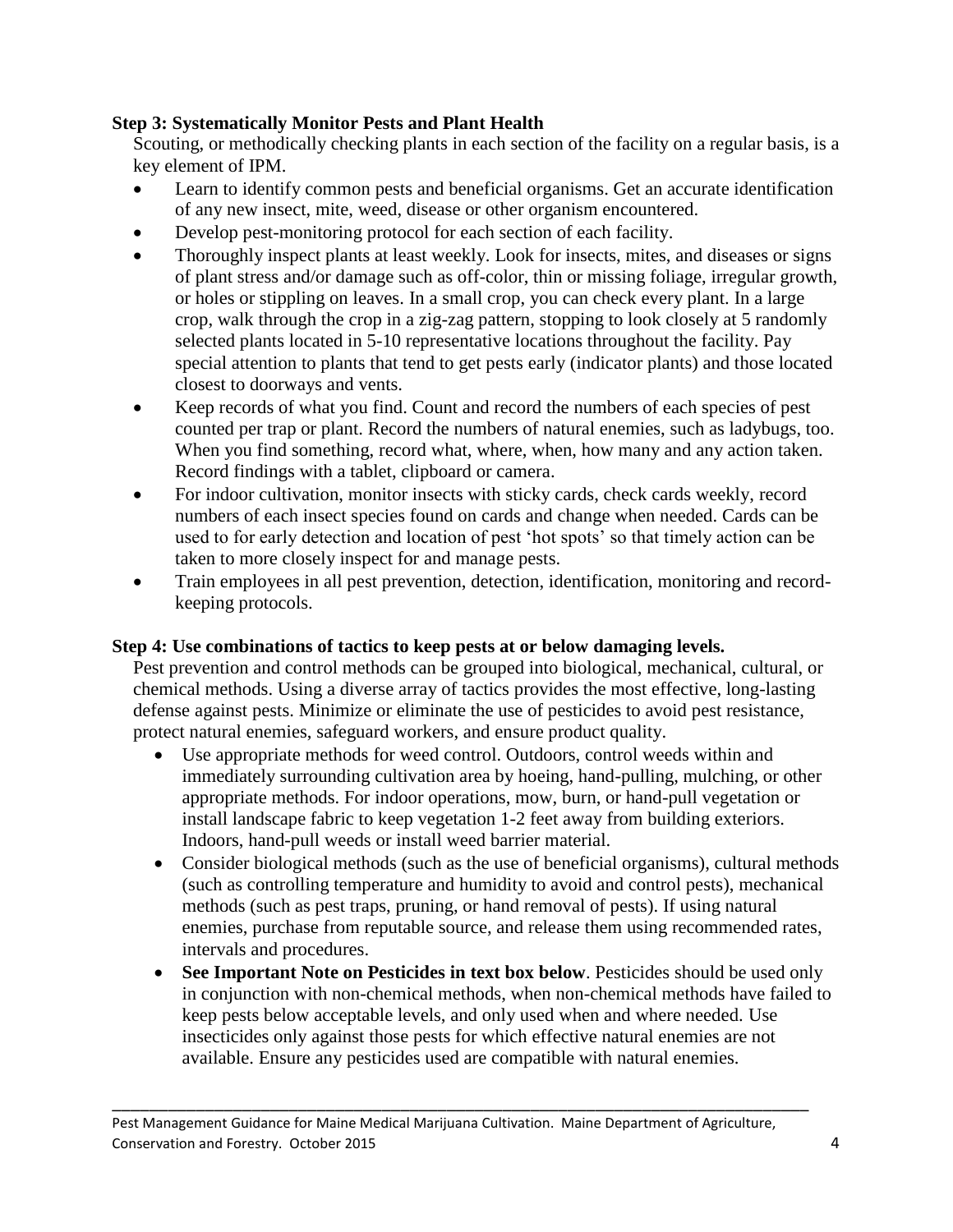**Important Note on Pesticides:** *Under Maine law, a pesticide is defined as any substance or mixture of substances intended for preventing, destroying, repelling or mitigating any pest and includes disinfectants, insecticides, herbicides, fungicides, plant regulators, defoliants and plant desiccants. Home-made pest control substances (including food-based solutions) are not permitted.* Pesticide products must be registered with, and not prohibited for the intended usage by, the Maine Department of Agriculture, Conservation and Forestry Board of Pesticides Control pursuant to Title 7, section 607, and must be used in a manner consistent with Best Management Practices (BMPs) approved by the Commissioner of Agriculture, Conservation and Forestry. Approved BMPs can be found at [www.maine.gov/ipm](http://www.maine.gov/ipm) or by contacting the Maine Department of Health and Human Services Medical Use of Marijuana Program.

- Ensure that any pesticides applied are permitted by state and federal regulations and are used only in strict accordance with the product label.
- **Ensure pesticide application equipment is properly calibrated.**
- Avoid the use of pesticides on flowering plants. Avoid the use of any liquids on late flowering plants to avoid mold and mildew contamination of product.
- Pesticides may only be used in strict accordance with the product label requirements including, but not limited to directions pertaining to application, storage and disposal of the pesticide product.
- Disposal of any pesticide solutions, including discharge of any waste water containing pesticides, may only be done in accordance with State and Federal regulations.
- When using a pesticide, ensure that the primary caregiver or the registered primary caregiver's employee is certified in the application of the pesticide pursuant to section 1471- D.
- Ensure that any employee who has direct contact with treated plants has completed safety training pursuant to 40 Code of Federal Regulations, Section 170.130.
- Ensure that an employee of the registered caregiver who is not certified pursuant to section 1471-D and who is involved in the application of the pesticide or handling of the pesticide or equipment must first complete safety training described in 40 Code of Federal Regulations, Section 170.230.
- Pesticide storage, mixing and use must be in compliance with Worker Protection Standards and must meet product label requirements for fire and chemical safety. Ensure all necessary personal protective equipment is available**,** clean, and properly stored.

## **Step 5. Evaluate your program regularly.**

Review your records often to determine where your trouble spots are, when they tend to occur, what processes were effective in preventing and controlling pests and where improvements are needed.

- Keep detailed insect and disease monitoring records. Record dates and numbers of each species of pest and beneficial organism found while scouting the crop. Record dates, and numbers of each species of pests caught in traps or on sticky cards.
- Record all steps taken to manage pests. If beneficial organisms are released, record species, source, release dates, numbers released, and release methods used.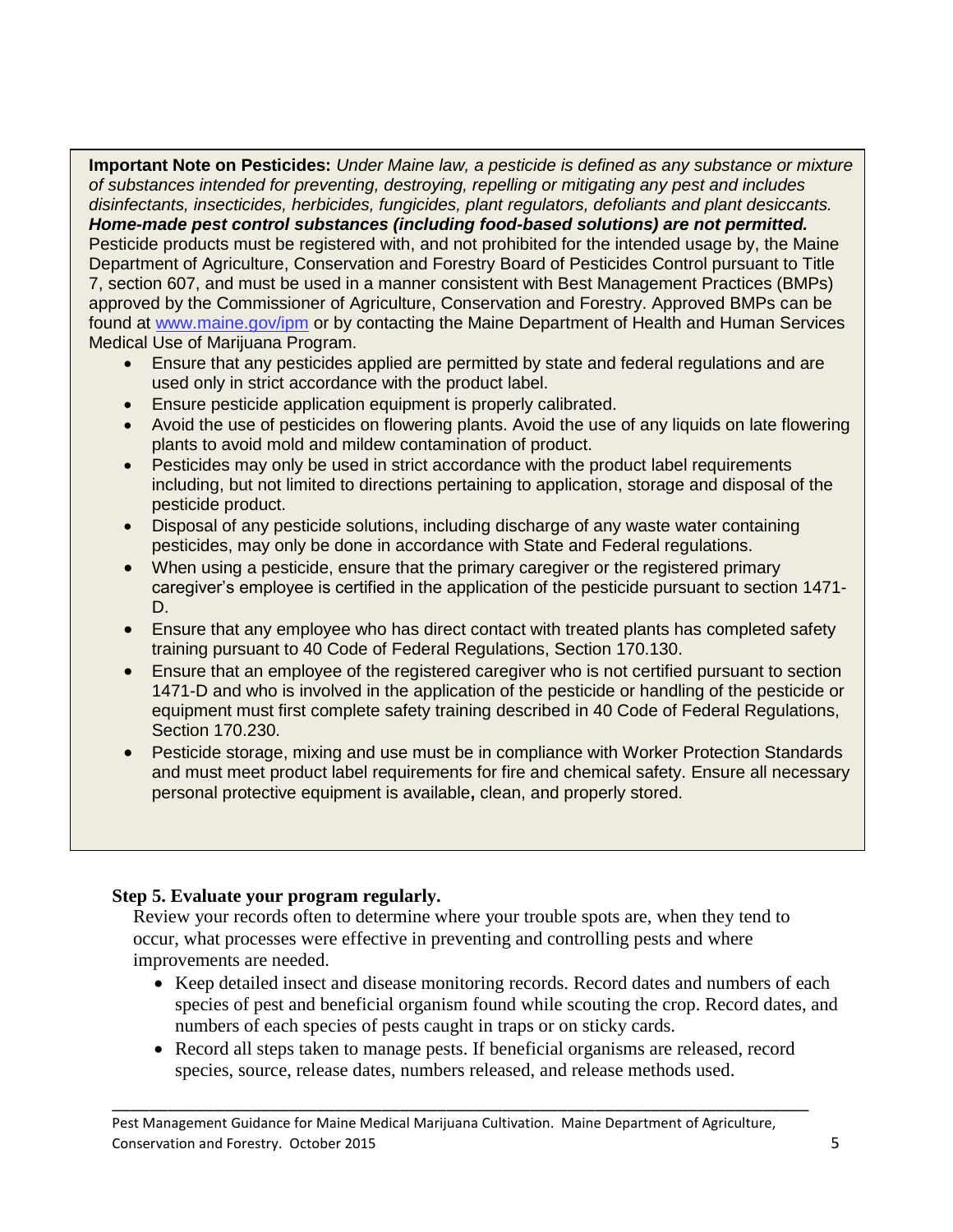Fertilizers, watering, potting soil, and environmental conditions can be important to your pest management program. Record all cultivation processes used including nutrient records, seed and clone sources, disinfectant records, watering records, type and source of growth media used, types, sizes and sources of pots and other growth containers. Include fertilizers used (rates, nutrient analysis, product name, method of application) and daily environmental conditions (temperature, humidity and lighting regimes). Track and evaluate what methods worked and which didn't. Modify practices and adapt new strategies as needed.